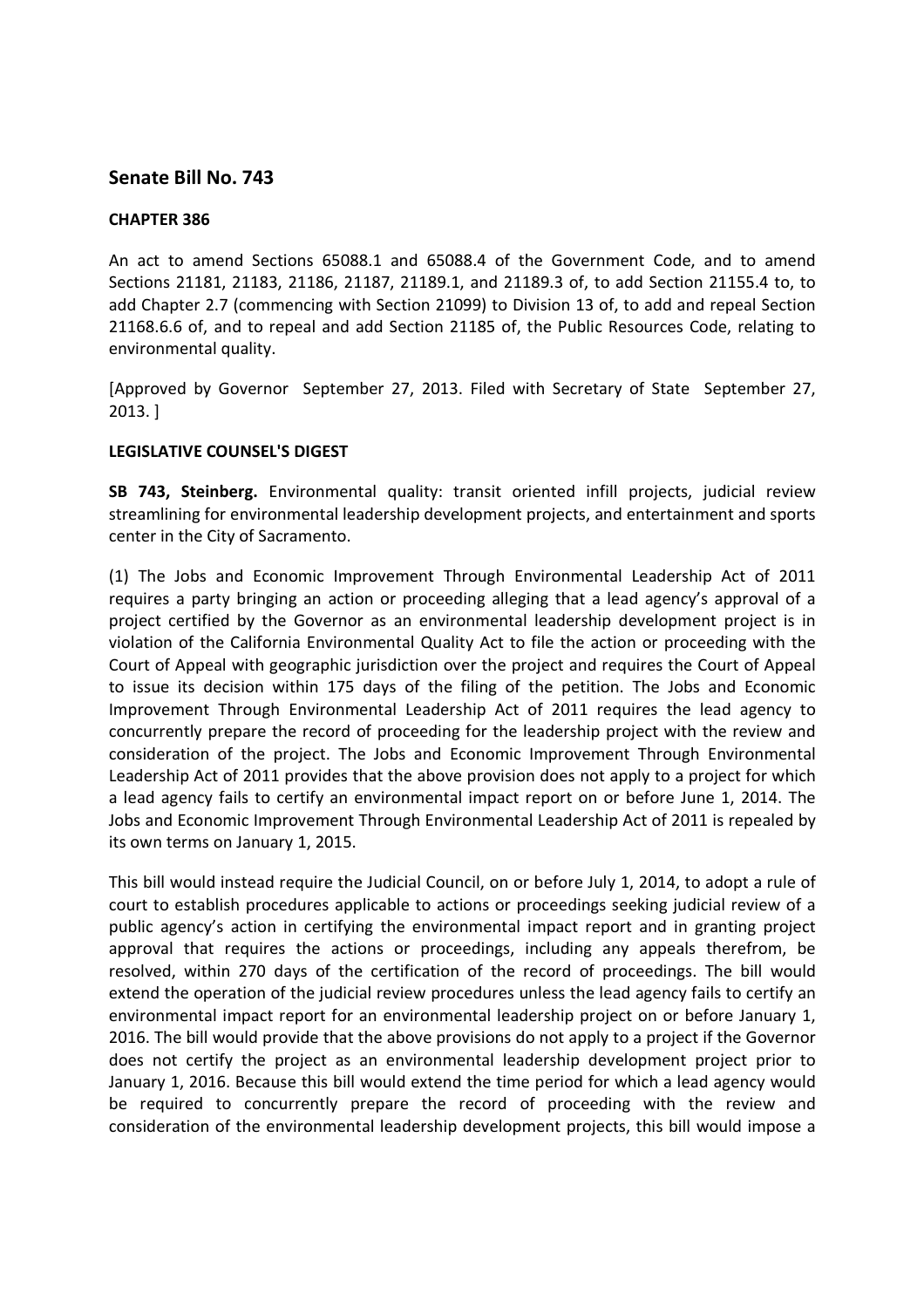state-mandated local program. The bill would require the lead agency, within 10 days of the Governor's certification, to issue, at the applicant's expense, a specified public notice, thereby imposing a state-mandated local program. The bill would repeal the Jobs and Economic Improvement Through Environmental Leadership Act of 2011 on January 1, 2017.

(2) The California Environmental Quality Act, commonly known as CEQA, requires a lead agency, as defined, to prepare, or cause to be prepared, and certify the completion of, an environmental impact report on a project that it proposes to carry out or approve that may have a significant effect on the environment or to adopt a negative declaration if it finds that the project will not have that effect. CEQA also requires a lead agency to prepare a mitigated negative declaration for a project that may have a significant effect on the environment if revisions in the project would avoid or mitigate that effect and there is no substantial evidence that the project, as revised, would have a significant effect on the environment. CEQA establishes a procedure by which a person may seek judicial review of the decision of the lead agency made pursuant to CEQA.

This bill would provide that aesthetic and parking impacts of a residential, mixed-use residential, or employment center project, as defined, on an infill site, as defined, within a transit priority area, as defined, shall not be considered significant impacts on the environment. The bill would require the Office of Planning and Research to prepare and submit to the Secretary of the Natural Resources Agency, and the secretary to certify and adopt, revisions to the guidelines for the implementation of CEQA establishing criteria for determining the significance of transportation impacts of projects within transit priority areas.

This bill would, except for specified circumstances, exempt from CEQA residential, employment center, and mixed-use development projects meeting specified criteria. Because a lead agency would be required to determine the applicability of this exemption, this bill would impose a state-mandated local program.

This bill would require the public agency, in certifying the environmental impact report and in granting approvals for a specified entertainment and sports center project located in the City of Sacramento, including the concurrent preparation of the record of proceedings and the certification of the record of proceeding within 5 days of the filing of a specified notice, to comply with specified procedures. Because a public agency would be required to comply with those new procedures, this bill would impose a state-mandated local program. The bill would require the Judicial Council, on or before July 1, 2014, to adopt a rule of court to establish procedures applicable to actions or proceedings seeking judicial review of a public agency's action in certifying the environmental impact report and in granting project approval that requires the actions or proceedings, including any appeals therefrom, be resolved, to the extent feasible, within 270 days of the certification of the record of proceedings. The bill would provide that the above provisions are inoperative and repealed on January 1 of the following year if the applicant fails to notify the lead agency before the release of the draft environmental impact report for public comment that the applicant is electing to proceed pursuant to the above provisions.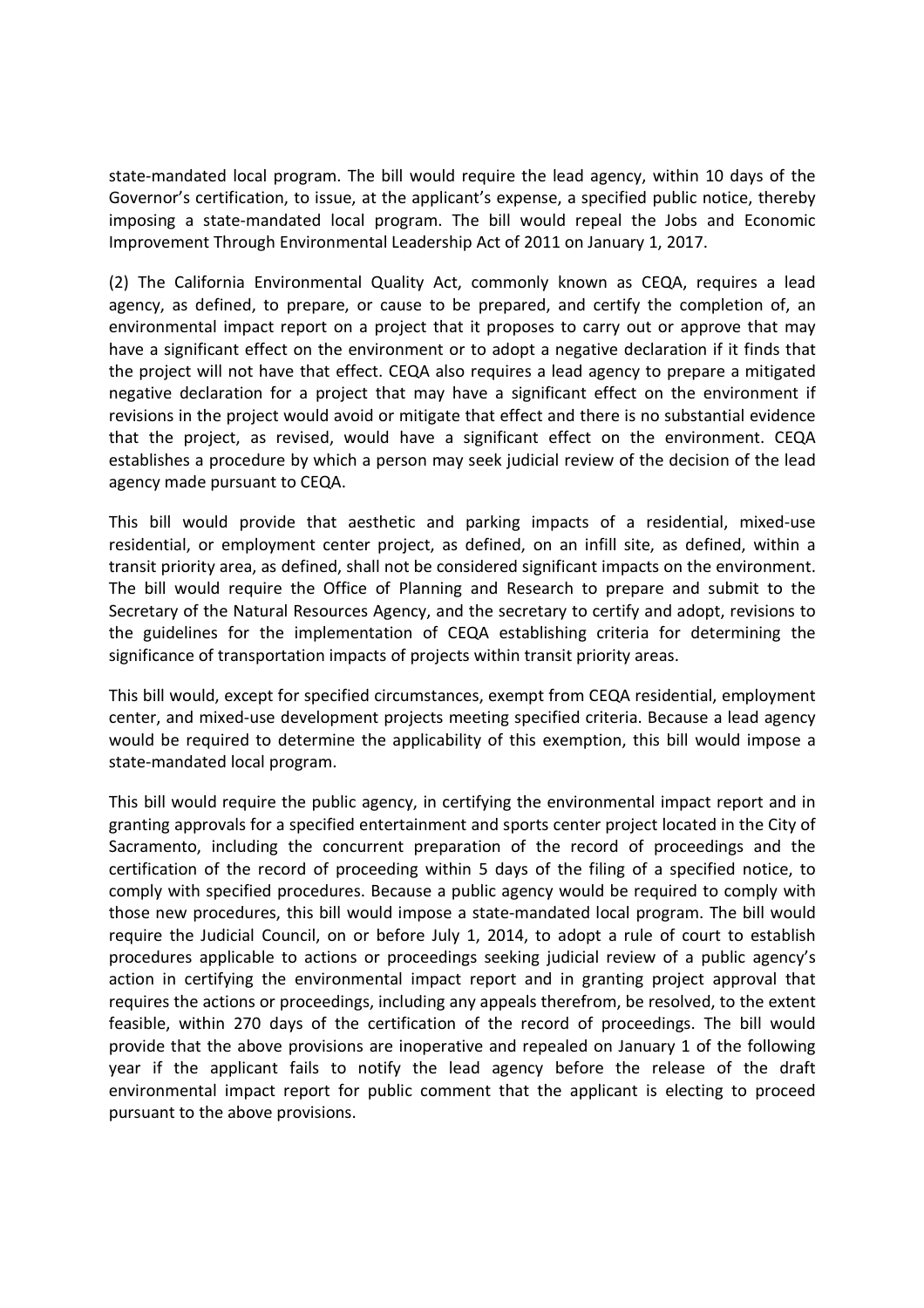(3) Existing law requires the development, adoption, and updating of a congestion management program for each county that includes an urbanized area, as defined. The plan is required to contain specified elements and to be submitted to regional agencies, as defined, for determination of whether the program is consistent with regional transportation plans. The regional agency is then directed to monitor the implementation of all elements of each congestion management program. The required elements include traffic level of service standards for a system of designated highways and roadways. Existing law defines "infill opportunity zone" for purposes of the above-described provisions and exempts streets and highways in an infill opportunity zone from the level of service standards specified in the abovedescribed provisions and instead requires alternate level of service standards to be applied. Existing law prohibits a city or county from designating an infill opportunity zone after December 31, 2009.

This bill would revise the definition of "infill opportunity zone," as specified. The bill would authorize the designation of an infill opportunity zone that is a transit priority area within a sustainable communities strategy or alternative planning strategy adopted by an applicable metropolitan planning organization.

(4) Existing law terminates the designation of an infill opportunity zone if no development project is completed within that zone within 4 years from the date of the designation.

This bill would repeal this provision.

This bill would make findings and declarations as to the necessity of a special statute for the City of Sacramento.

(5) The California Constitution requires the state to reimburse local agencies and school districts for certain costs mandated by the state. Statutory provisions establish procedures for making that reimbursement.

This bill would provide that no reimbursement is required by this act for a specified reason.

Digest Key

Vote: MAJORITY Appropriation: NO Fiscal Committee: YES Local Program: YES

--------------------------------------------------------------------------------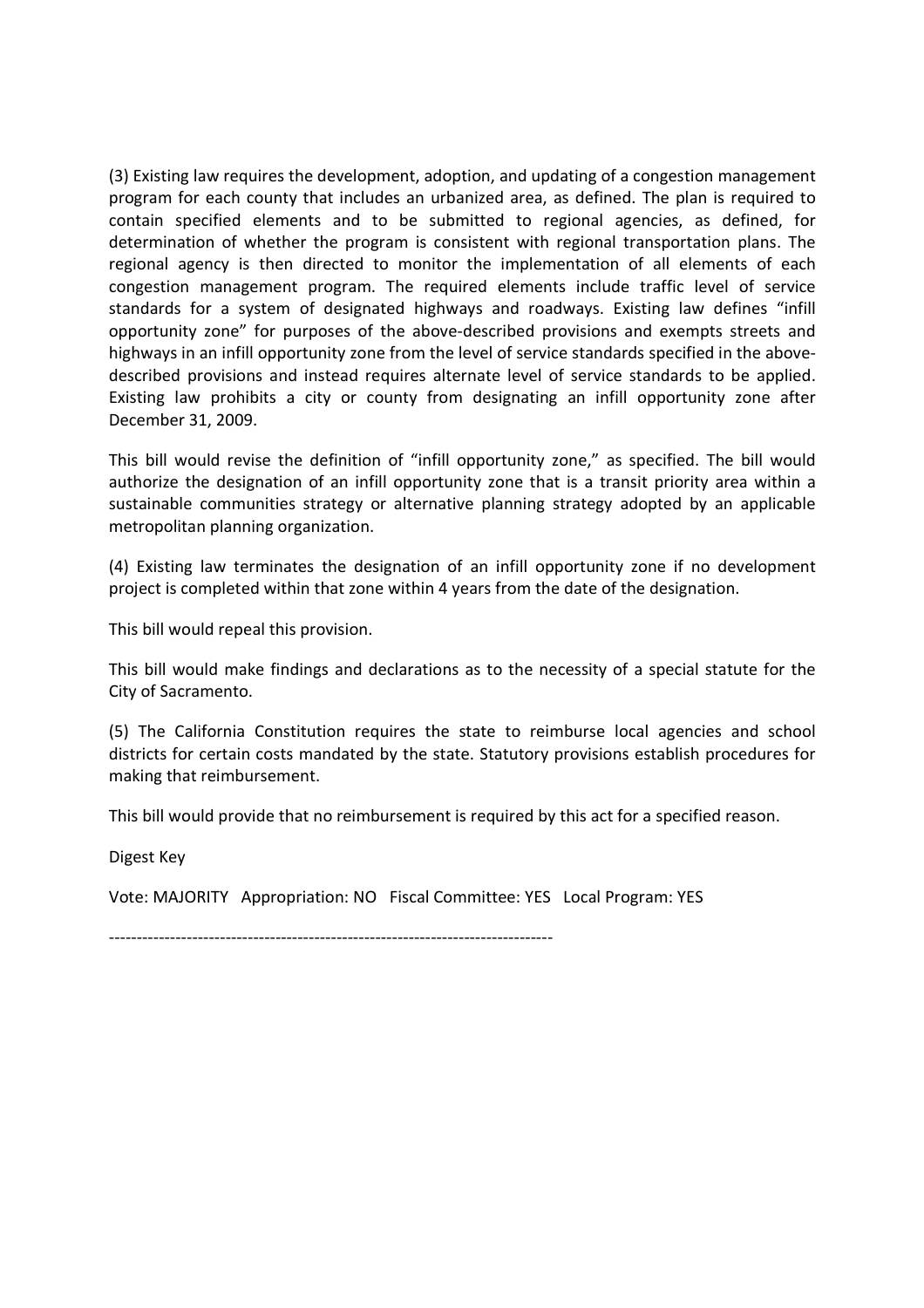## **Bill Text**

The people of the State of California do enact as follows:

**SECTION 1.** (a) The Legislature finds and declares the following:

(1) With the adoption of Chapter 728 of the Statutes of 2008, popularly known as the Sustainable Communities and Climate Protection Act of 2008, the Legislature signaled its commitment to encouraging land use and transportation planning decisions and investments that reduce vehicle miles traveled and contribute to the reductions in greenhouse gas emissions required in the California Global Warming Solutions Act of 2006 (Division 25.5 (commencing with Section 38500) of the Health and Safety Code). Similarly, the California Complete Streets Act of 2008 (Chapter 657 of the Statutes of 2008) requires local governments to plan for a balanced, multimodal transportation network that meets the needs of all users of streets, roads, and highways for safe and convenient travel.

(2) Transportation analyses under the California Environmental Quality Act (Division 13 (commencing with Section 21000) of the Public Resources Code) typically study changes in automobile delay. New methodologies under the California Environmental Quality Act are needed for evaluating transportation impacts that are better able to promote the state's goals of reducing greenhouse gas emissions and traffic-related air pollution, promoting the development of a multimodal transportation system, and providing clean, efficient access to destinations.

(b) It is the intent of the Legislature to do both of the following:

(1) Ensure that the environmental impacts of traffic, such as noise, air pollution, and safety concerns, continue to be properly addressed and mitigated through the California Environmental Quality Act.

(2) More appropriately balance the needs of congestion management with statewide goals related to infill development, promotion of public health through active transportation, and reduction of greenhouse gas emissions.

**SEC. 2.** The Legislature further finds and declares all of the following:

(a) The Federal Reserve has stated that "[m]ost policymakers estimate the longer-run normal rate of unemployment is between 5.2 and 6 percent." At 7.6 percent, the current United States unemployment rate remains markedly higher than the normal rate and both the unemployment rates in Sacramento County and California are higher than the current national unemployment rate.

(b) The California Environmental Quality Act (Division 13 (commencing with Section 21000) of the Public Resources Code) requires that the environmental impacts of development projects be identified and mitigated. The act also guarantees the public an opportunity to review and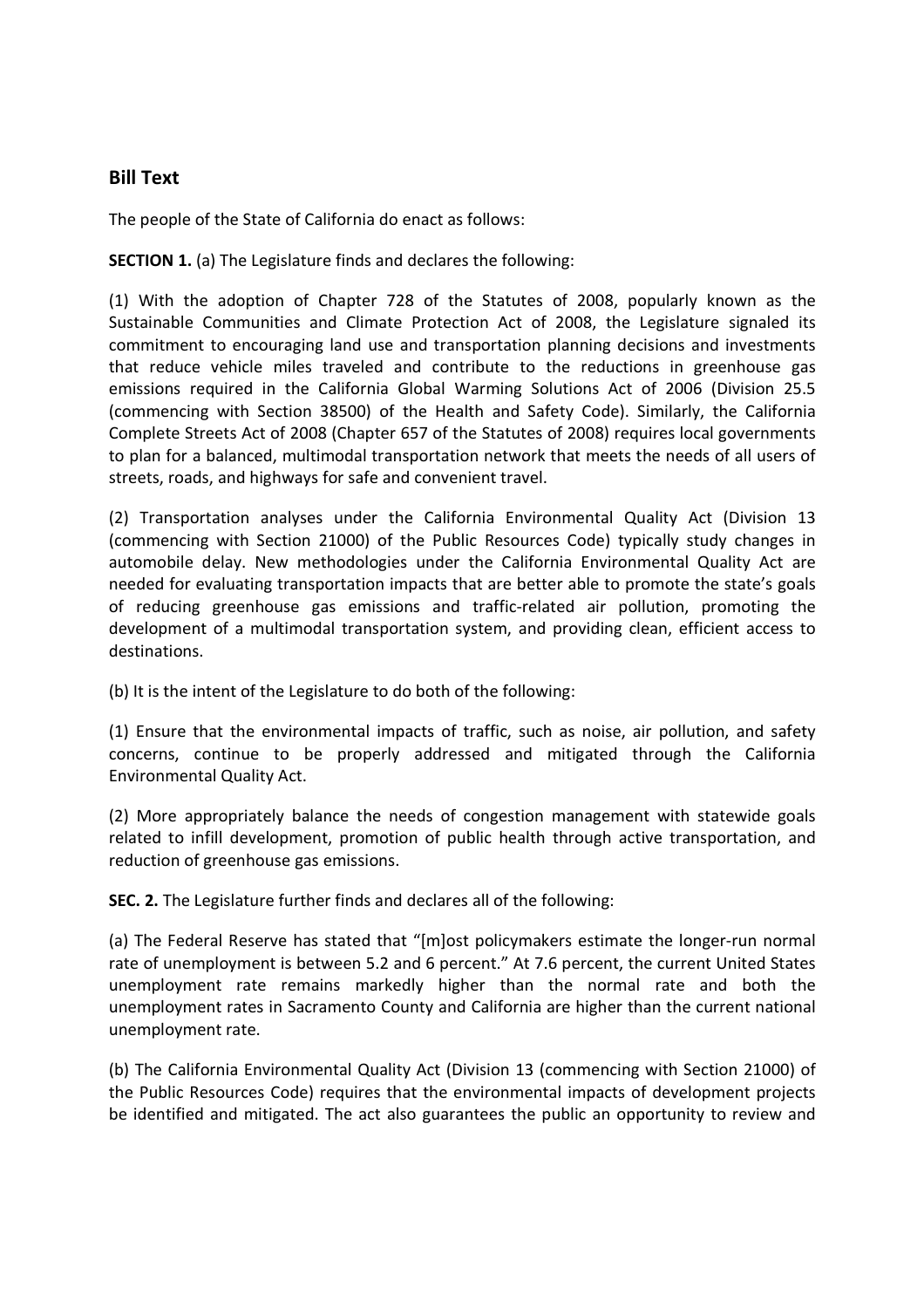comment on the environmental impacts of a project and to participate meaningfully in the development of mitigation measures for potentially significant environmental impacts.

(c) The existing home of the City of Sacramento's National Basketball Association (NBA) team, the Sleep Train Arena, is an old and outmoded facility located outside of the City of Sacramento's downtown area and is not serviced by the region's existing heavy and light rail transportation networks. It was constructed 25 years ago and a new, more efficient entertainment and sports center located in downtown Sacramento is needed to meet the city's and region's needs.

(d) The City of Sacramento and the region would greatly benefit from the addition of a multipurpose event center capable of hosting a wide range of events including exhibitions, conventions, sporting events, as well as musical, artistic, and cultural events in downtown Sacramento.

(e) The proposed entertainment and sports center project is a public-private partnership between the City of Sacramento and the applicant that will result in the construction of a new state-of-the-art multipurpose event center, and surrounding infill development in downtown Sacramento as described in the notice of preparation released by the City of Sacramento on April 12, 2013.

(f) The project will generate over 4,000 full-time jobs including employees hired both during construction and operation of the entertainment and sports center project. This employment estimate does not include the substantial job generation that will occur with the surrounding development uses, which will generate additional hospitality, office, restaurant, and retail jobs in Sacramento's downtown area.

(g) The project also presents an unprecedented opportunity to implement innovative measures that will significantly reduce traffic and air quality impacts and mitigate the greenhouse gas emissions resulting from the project. The project site is located in downtown Sacramento near heavy and light rail transit facilities, situated to maximize opportunities to encourage nonautomobile modes of travel to the entertainment and sports center project, and is consistent with the policies and regional vision included in the Sustainable Communities Strategy adopted pursuant to Chapter 728 of the Statutes of 2008 by the Sacramento Area Council of Governments in April of 2012. The project is also located within close proximity to three major infill development areas including projects (The Bridge District, Railyards, and Township Nine) that received infill infrastructure grants from the state pursuant to Proposition 1C.

(h) It is in the interest of the state to expedite judicial review of the entertainment and sports center project, as appropriate, while protecting the environment and the right of the public to review, comment on, and, if necessary, seek judicial review of, the adequacy of the environmental impact report for the project.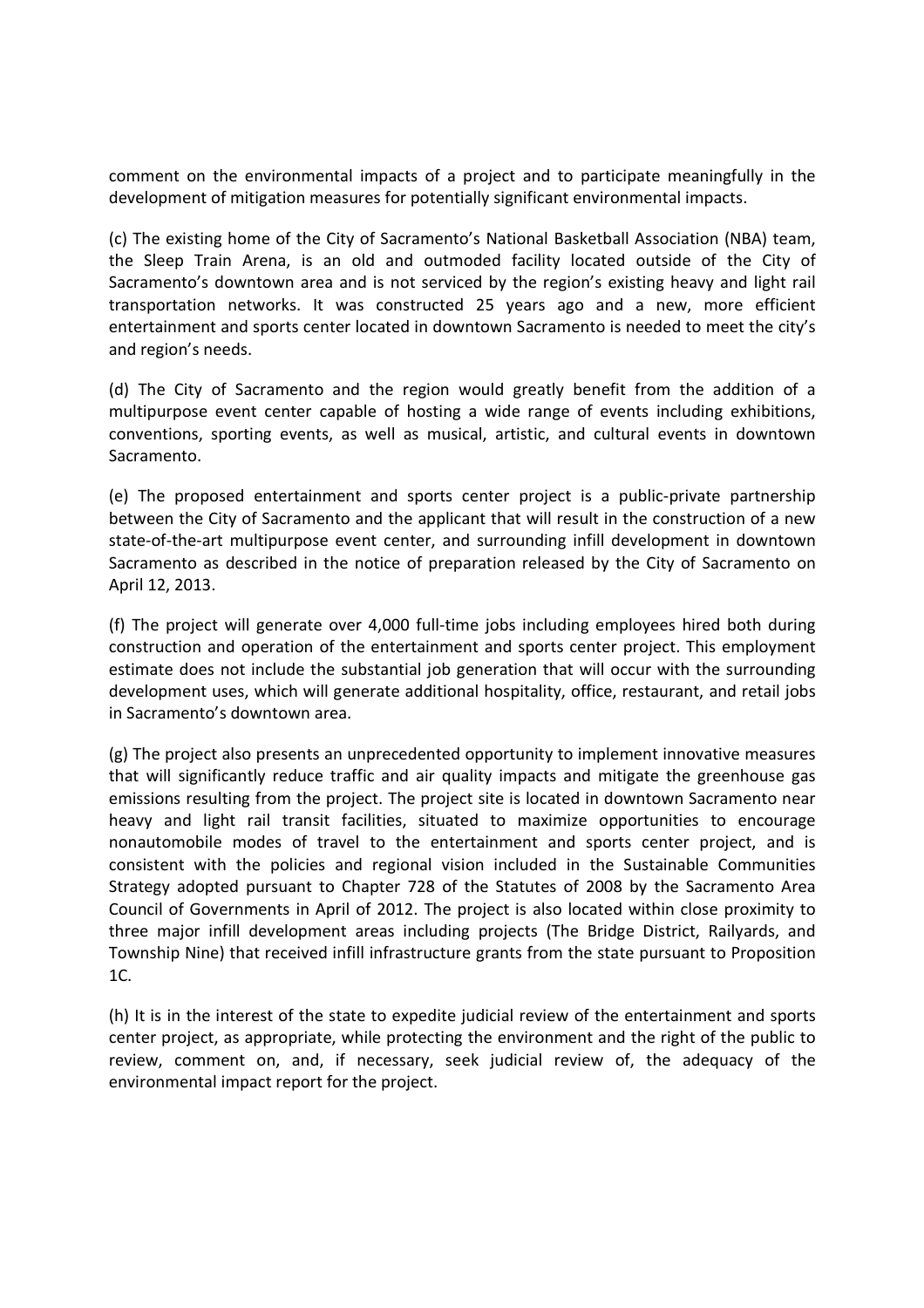**SEC. 3.** Section 65088.1 of the Government Code is amended to read:

65088.1. As used in this chapter the following terms have the following meanings:

(a) Unless the context requires otherwise, "agency" means the agency responsible for the preparation and adoption of the congestion management program.

(b) "Bus rapid transit corridor" means a bus service that includes at least four of the following attributes:

- (1) Coordination with land use planning.
- (2) Exclusive right-of-way.
- (3) Improved passenger boarding facilities.
- (4) Limited stops.
- (5) Passenger boarding at the same height as the bus.
- (6) Prepaid fares.
- (7) Real-time passenger information.
- (8) Traffic priority at intersections.
- (9) Signal priority.
- (10) Unique vehicles.
- (c) "Commission" means the California Transportation Commission.

(d) "Department" means the Department of Transportation.

(e) "Infill opportunity zone" means a specific area designated by a city or county, pursuant to subdivision (c) of Section 65088.4, that is within one-half mile of a major transit stop or highquality transit corridor included in a regional transportation plan. A major transit stop is as defined in Section 21064.3 of the Public Resources Code, except that, for purposes of this section, it also includes major transit stops that are included in the applicable regional transportation plan. For purposes of this section, a high-quality transit corridor means a corridor with fixed route bus service with service intervals no longer than 15 minutes during peak commute hours.

(f) "Interregional travel" means any trips that originate outside the boundary of the agency. A "trip" means a one-direction vehicle movement. The origin of any trip is the starting point of that trip. A roundtrip consists of two individual trips.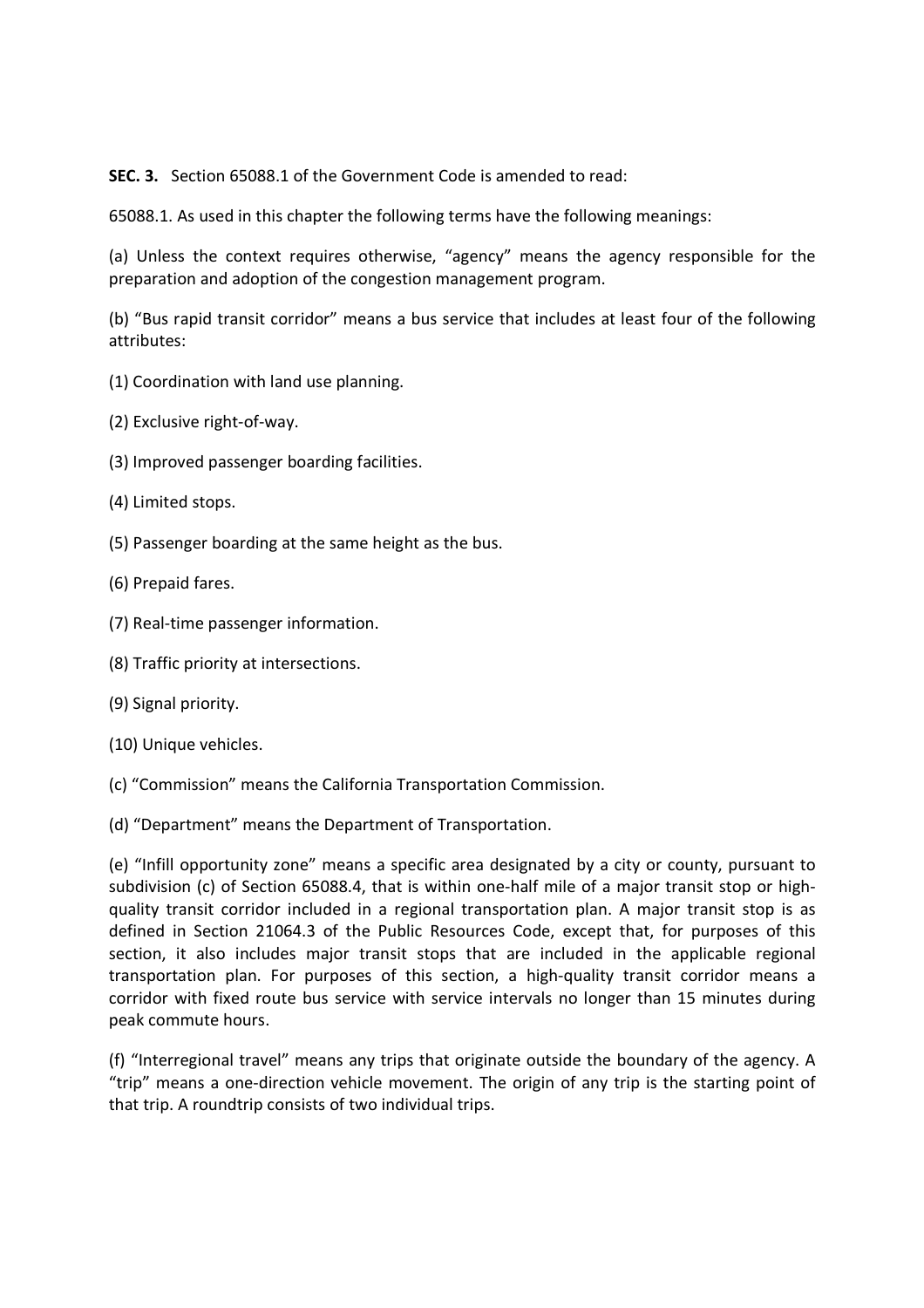(g) "Level of service standard" is a threshold that defines a deficiency on the congestion management program highway and roadway system which requires the preparation of a deficiency plan. It is the intent of the Legislature that the agency shall use all elements of the program to implement strategies and actions that avoid the creation of deficiencies and to improve multimodal mobility.

(h) "Local jurisdiction" means a city, a county, or a city and county.

(i) "Multimodal" means the utilization of all available modes of travel that enhance the movement of people and goods, including, but not limited to, highway, transit, nonmotorized, and demand management strategies including, but not limited to, telecommuting. The availability and practicality of specific multimodal systems, projects, and strategies may vary by county and region in accordance with the size and complexity of different urbanized areas.

(j) (1) "Parking cash-out program" means an employer-funded program under which an employer offers to provide a cash allowance to an employee equivalent to the parking subsidy that the employer would otherwise pay to provide the employee with a parking space. "Parking subsidy" means the difference between the out-of-pocket amount paid by an employer on a regular basis in order to secure the availability of an employee parking space not owned by the employer and the price, if any, charged to an employee for use of that space.

(2) A parking cash-out program may include a requirement that employee participants certify that they will comply with guidelines established by the employer designed to avoid neighborhood parking problems, with a provision that employees not complying with the guidelines will no longer be eligible for the parking cash-out program.

(k) "Performance measure" is an analytical planning tool that is used to quantitatively evaluate transportation improvements and to assist in determining effective implementation actions, considering all modes and strategies. Use of a performance measure as part of the program does not trigger the requirement for the preparation of deficiency plans.

(l) "Urbanized area" has the same meaning as is defined in the 1990 federal census for urbanized areas of more than 50,000 population.

(m) Unless the context requires otherwise, "regional agency" means the agency responsible for preparation of the regional transportation improvement program.

**SEC. 4.** Section 65088.4 of the Government Code is amended to read:

65088.4. (a) It is the intent of the Legislature to balance the need for level of service standards for traffic with the need to build infill housing and mixed use commercial developments within walking distance of mass transit facilities, downtowns, and town centers and to provide greater flexibility to local governments to balance these sometimes competing needs.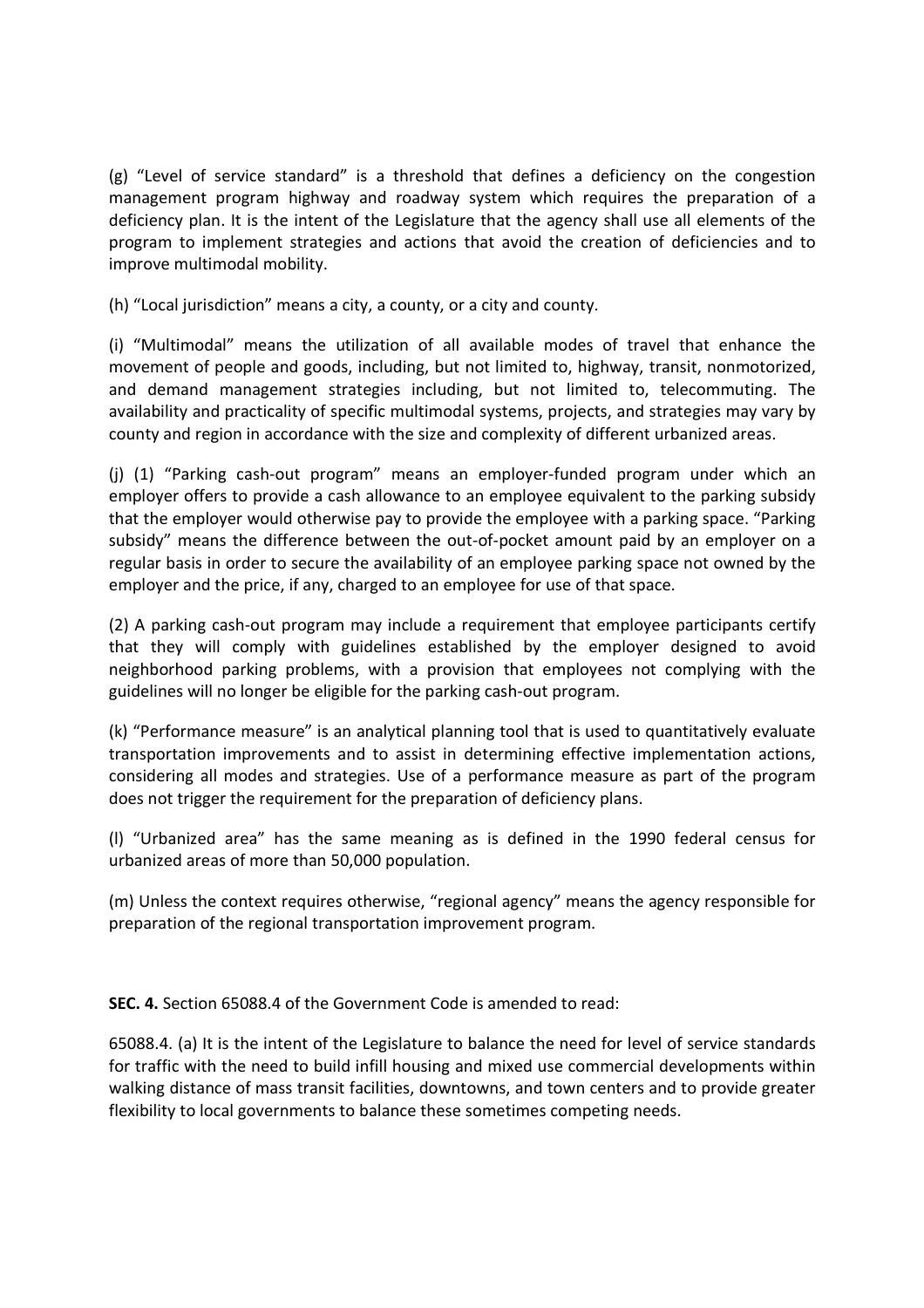(b) Notwithstanding any other provision of law, level of service standards described in Section 65089 shall not apply to the streets and highways within an infill opportunity zone.

(c) The city or county may designate an infill opportunity zone by adopting a resolution after determining that the infill opportunity zone is consistent with the general plan and any applicable specific plan, and is a transit priority area within a sustainable communities strategy or alternative planning strategy adopted by the applicable metropolitan planning organization.

**SEC. 5.** Chapter 2.7 (commencing with Section 21099) is added to Division 13 of the Public Resources Code, to read:

CHAPTER 2.7. Modernization of Transportation Analysis for Transit-Oriented Infill Projects

21099. (a) For purposes of this section, the following terms mean the following:

(1) "Employment center project" means a project located on property zoned for commercial uses with a floor area ratio of no less than 0.75 and that is located within a transit priority area.

(2) "Floor area ratio" means the ratio of gross building area of the development, excluding structured parking areas, proposed for the project divided by the net lot area.

(3) "Gross building area" means the sum of all finished areas of all floors of a building included within the outside faces of its exterior walls.

(4) "Infill site" means a lot located within an urban area that has been previously developed, or on a vacant site where at least 75 percent of the perimeter of the site adjoins, or is separated only by an improved public right-of-way from, parcels that are developed with qualified urban uses.

(5) "Lot" means all parcels utilized by the project.

(6) "Net lot area" means the area of a lot, excluding publicly dedicated land and private streets that meet local standards, and other public use areas as determined by the local land use authority.

(7) "Transit priority area" means an area within one-half mile of a major transit stop that is existing or planned, if the planned stop is scheduled to be completed within the planning horizon included in a Transportation Improvement Program adopted pursuant to Section 450.216 or 450.322 of Title 23 of the Code of Federal Regulations.

(b) (1) The Office of Planning and Research shall prepare, develop, and transmit to the Secretary of the Natural Resources Agency for certification and adoption proposed revisions to the guidelines adopted pursuant to Section 21083 establishing criteria for determining the significance of transportation impacts of projects within transit priority areas. Those criteria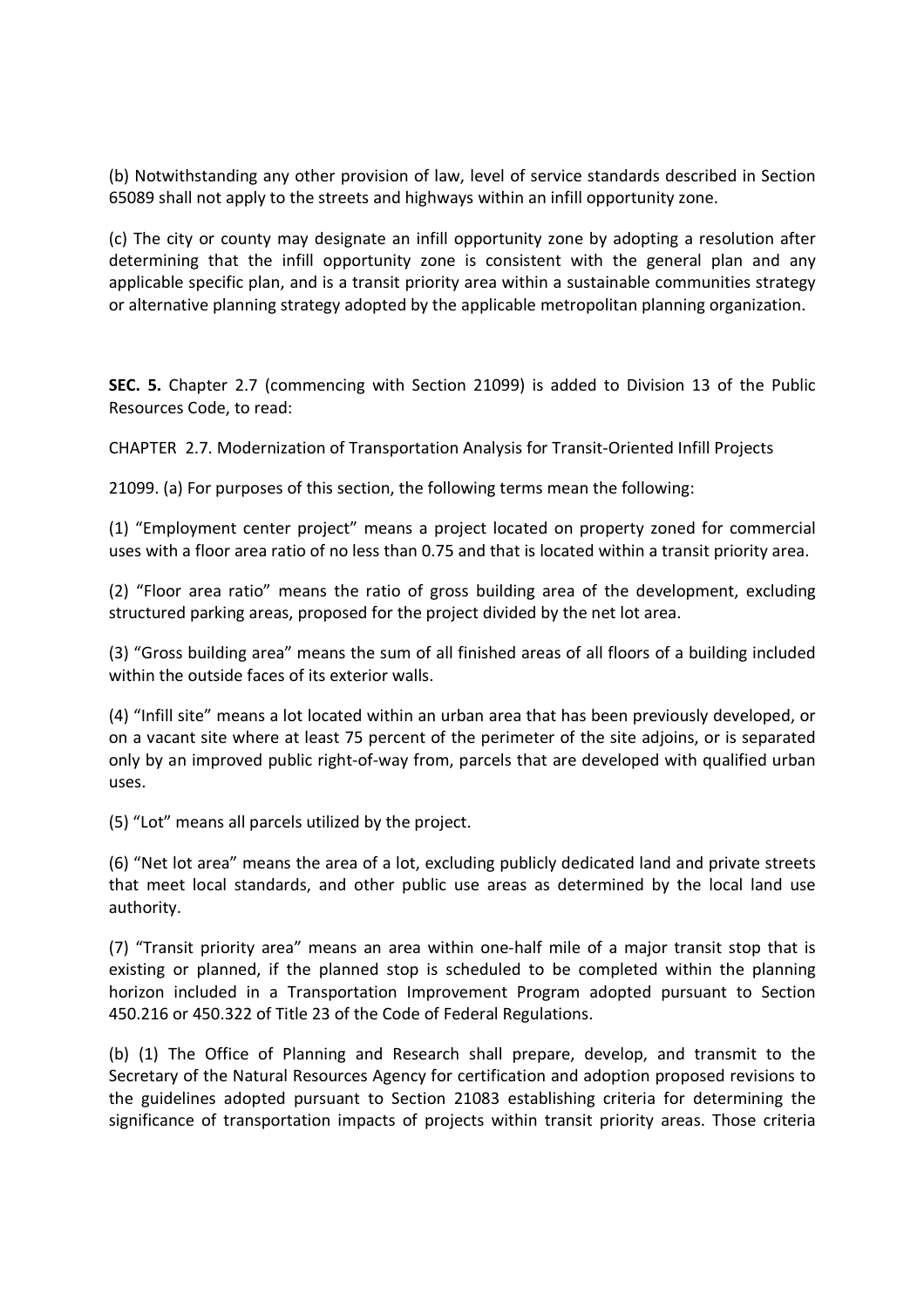shall promote the reduction of greenhouse gas emissions, the development of multimodal transportation networks, and a diversity of land uses. In developing the criteria, the office shall recommend potential metrics to measure transportation impacts that may include, but are not limited to, vehicle miles traveled, vehicle miles traveled per capita, automobile trip generation rates, or automobile trips generated. The office may also establish criteria for models used to analyze transportation impacts to ensure the models are accurate, reliable, and consistent with the intent of this section.

(2) Upon certification of the guidelines by the Secretary of the Natural Resources Agency pursuant to this section, automobile delay, as described solely by level of service or similar measures of vehicular capacity or traffic congestion shall not be considered a significant impact on the environment pursuant to this division, except in locations specifically identified in the guidelines, if any.

(3) This subdivision does not relieve a public agency of the requirement to analyze a project's potentially significant transportation impacts related to air quality, noise, safety, or any other impact associated with transportation. The methodology established by these guidelines shall not create a presumption that a project will not result in significant impacts related to air quality, noise, safety, or any other impact associated with transportation. Notwithstanding the foregoing, the adequacy of parking for a project shall not support a finding of significance pursuant to this section.

(4) This subdivision does not preclude the application of local general plan policies, zoning codes, conditions of approval, thresholds, or any other planning requirements pursuant to the police power or any other authority.

(5) On or before July 1, 2014, the Office of Planning and Research shall circulate a draft revision prepared pursuant to paragraph (1).

(c) (1) The Office of Planning and Research may adopt guidelines pursuant to Section 21083 establishing alternative metrics to the metrics used for traffic levels of service for transportation impacts outside transit priority areas. The alternative metrics may include the retention of traffic levels of service, where appropriate and as determined by the office.

(2) This subdivision shall not affect the standard of review that would apply to the new guidelines adopted pursuant to this section.

(d) (1) Aesthetic and parking impacts of a residential, mixed-use residential, or employment center project on an infill site within a transit priority area shall not be considered significant impacts on the environment.

(2) (A) This subdivision does not affect, change, or modify the authority of a lead agency to consider aesthetic impacts pursuant to local design review ordinances or other discretionary powers provided by other laws or policies.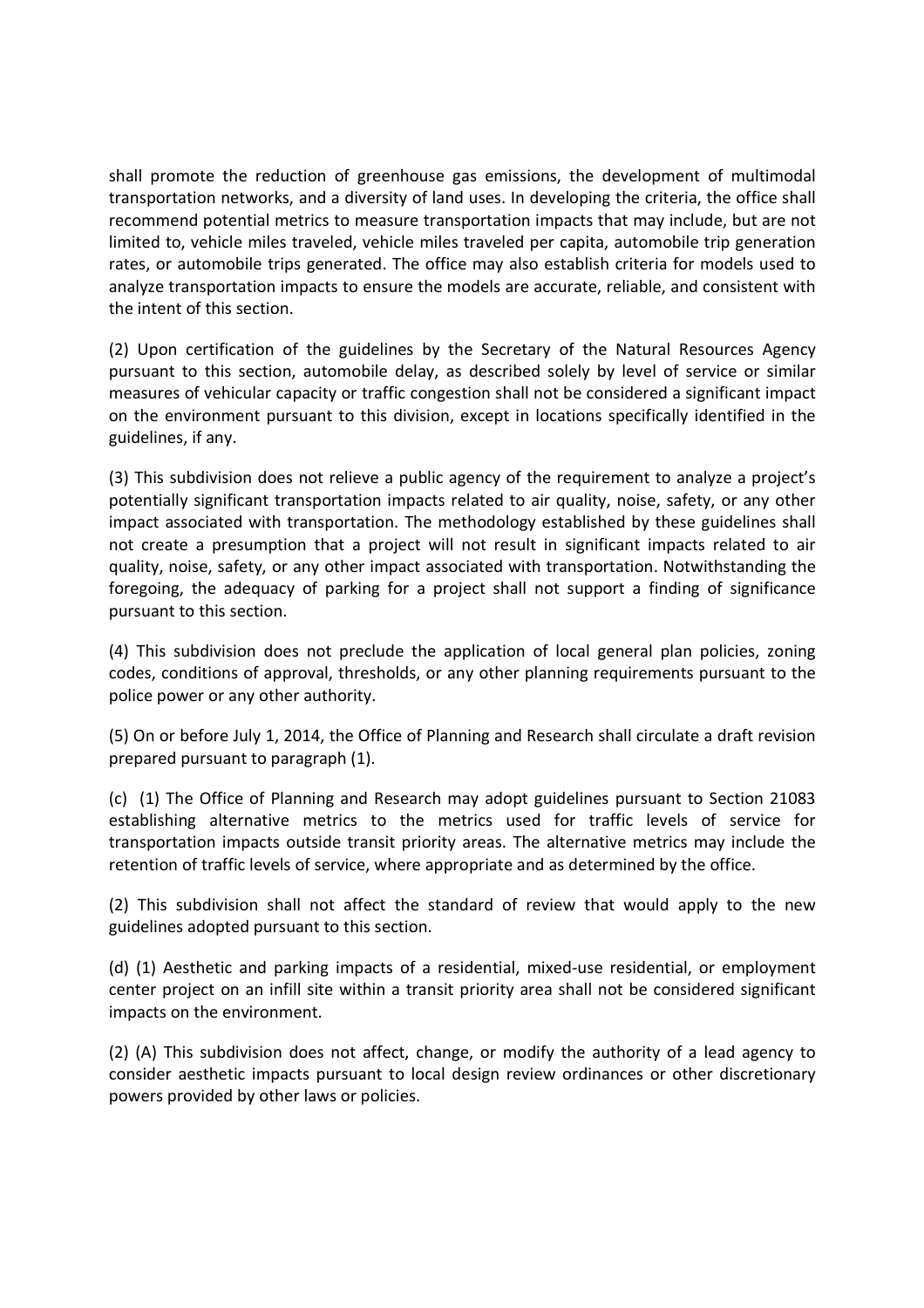(B) For the purposes of this subdivision, aesthetic impacts do not include impacts on historical or cultural resources.

(e) This section does not affect the authority of a public agency to establish or adopt thresholds of significance that are more protective of the environment.

**SEC. 6.** Section 21155.4 is added to the Public Resources Code, to read:

21155.4. (a) Except as provided in subdivision (b), a residential, employment center, as defined in paragraph (1) of subdivision (a) of Section 21099, or mixed-use development project, including any subdivision, or any zoning, change that meets all of the following criteria is exempt from the requirements of this division:

(1) The project is proposed within a transit priority area, as defined in subdivision (a) of Section 21099.

(2) The project is undertaken to implement and is consistent with a specific plan for which an environmental impact report has been certified.

(3) The project is consistent with the general use designation, density, building intensity, and applicable policies specified for the project area in either a sustainable communities strategy or an alternative planning strategy for which the State Air Resources Board, pursuant to subparagraph (H) of paragraph (2) of subdivision (b) of Section 65080 of the Government Code, has accepted a metropolitan planning organization's determination that the sustainable communities strategy or the alternative planning strategy would, if implemented, achieve the greenhouse gas emissions reduction targets.

(b) Further environmental review shall be conducted only if any of the events specified in Section 21166 have occurred.

**SEC. 7.** Section 21168.6.6 is added to the Public Resources Code, to read:

21168.6.6. (a) For the purposes of this section, the following definitions shall have the following meanings:

(1) "Applicant" means a private entity or its affiliates that proposes the project and its successors, heirs, and assignees.

(2) "City" means the City of Sacramento.

(3) "Downtown arena" means the following components of the entertainment and sports center project from demolition and site preparation through operation: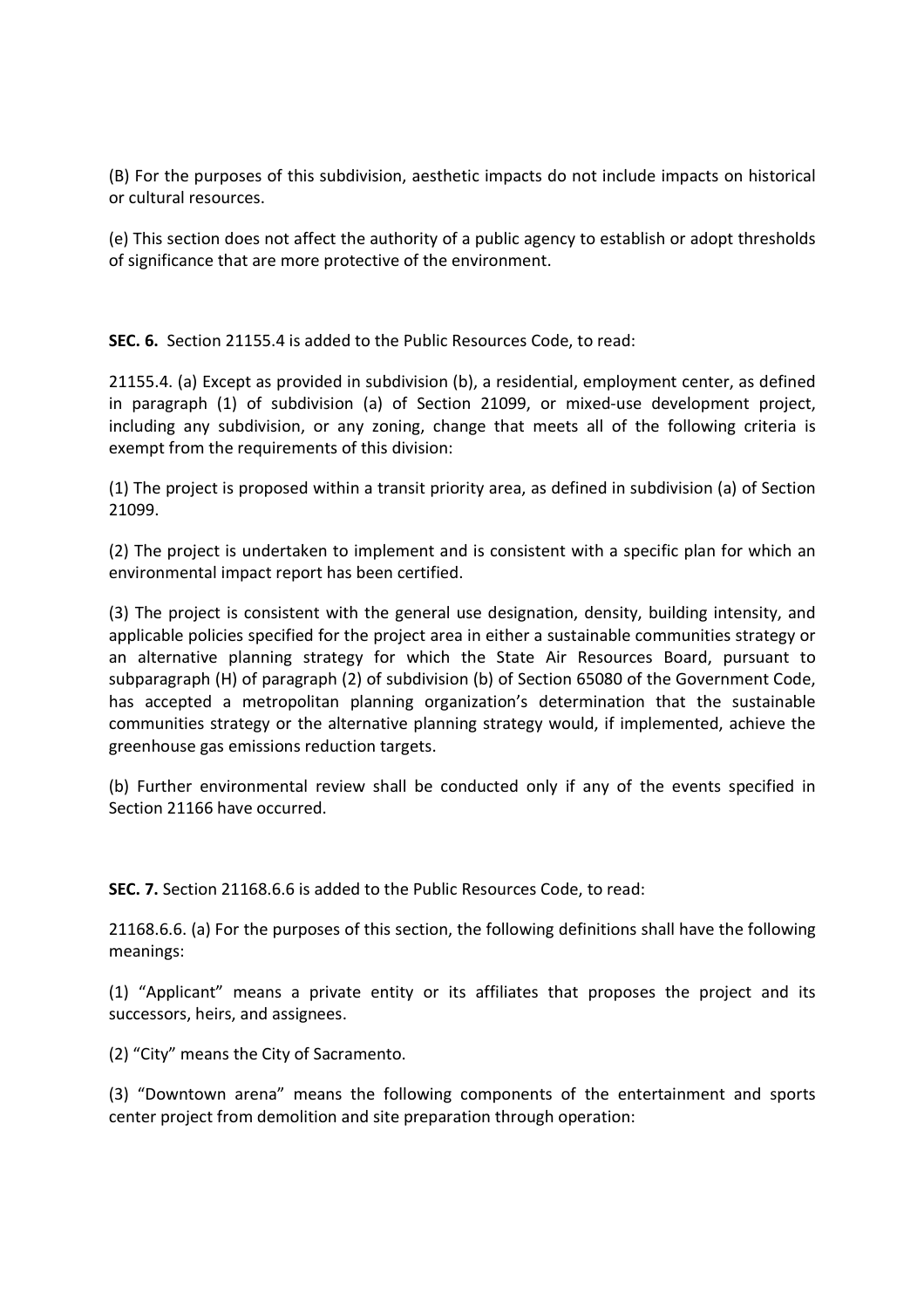(A) An arena facility that will become the new home to the City of Sacramento's National Basketball Association (NBA) team that does both of the following:

(i) Receives Leadership in Energy and Environmental Design (LEED) gold certification for new construction within one year of completion of the first NBA season.

(ii) Minimizes operational traffic congestion and air quality impacts through either or both project design and the implementation of feasible mitigation measures that will do all of the following:

(I) Achieve and maintain carbon neutrality or better by reducing to at least zero the net emissions of greenhouse gases, as defined in subdivision (g) of Section 38505 of the Health and Safety Code, from private automobile trips to the downtown arena as compared to the baseline as verified by the Sacramento Metropolitan Air Quality Management District.

(II) Achieve a per attendee reduction in greenhouse gas emissions from automobiles and light trucks compared to per attendee greenhouse gas emissions associated with the existing arena during the 2012–13 NBA season that will exceed the carbon reduction targets for 2020 and 2035 achieved in the sustainable communities strategy prepared by the Sacramento Area Council of Governments for the Sacramento region pursuant to Chapter 728 of the Statutes of 2008.

(III) Achieve and maintain vehicle-miles-traveled per attendee for NBA events at the downtown arena that is no more than 85 percent of the baseline.

(B) Associated public spaces.

(C) Facilities and infrastructure for ingress, egress, and use of the arena facility.

(4) "Entertainment and sports center project" or "project" means a project that substantially conforms to the project description for the entertainment and sports center project set forth in the notice of preparation released by the City of Sacramento on April 12, 2013.

(b) (1) The city may prosecute an eminent domain action for 545 and 600 K Street, Sacramento, California, and surrounding publicly accessible areas and rights-of-way within 200 feet of 600 K Street, Sacramento, California, through order of possession pursuant to the Eminent Domain Law (Title 7 (commencing with Section 1230.010) of Part 3 of the Code of Civil Procedure) prior to completing the environmental review under this division.

(2) Paragraph (1) shall not apply to any other eminent domain actions prosecuted by the City of Sacramento or to eminent domain actions based on a finding of blight.

(c) Notwithstanding any other law, the procedures established pursuant to subdivision (d) shall apply to an action or proceeding brought to attack, review, set aside, void, or annul the certification of the environmental impact report for the project or the granting of any project approvals.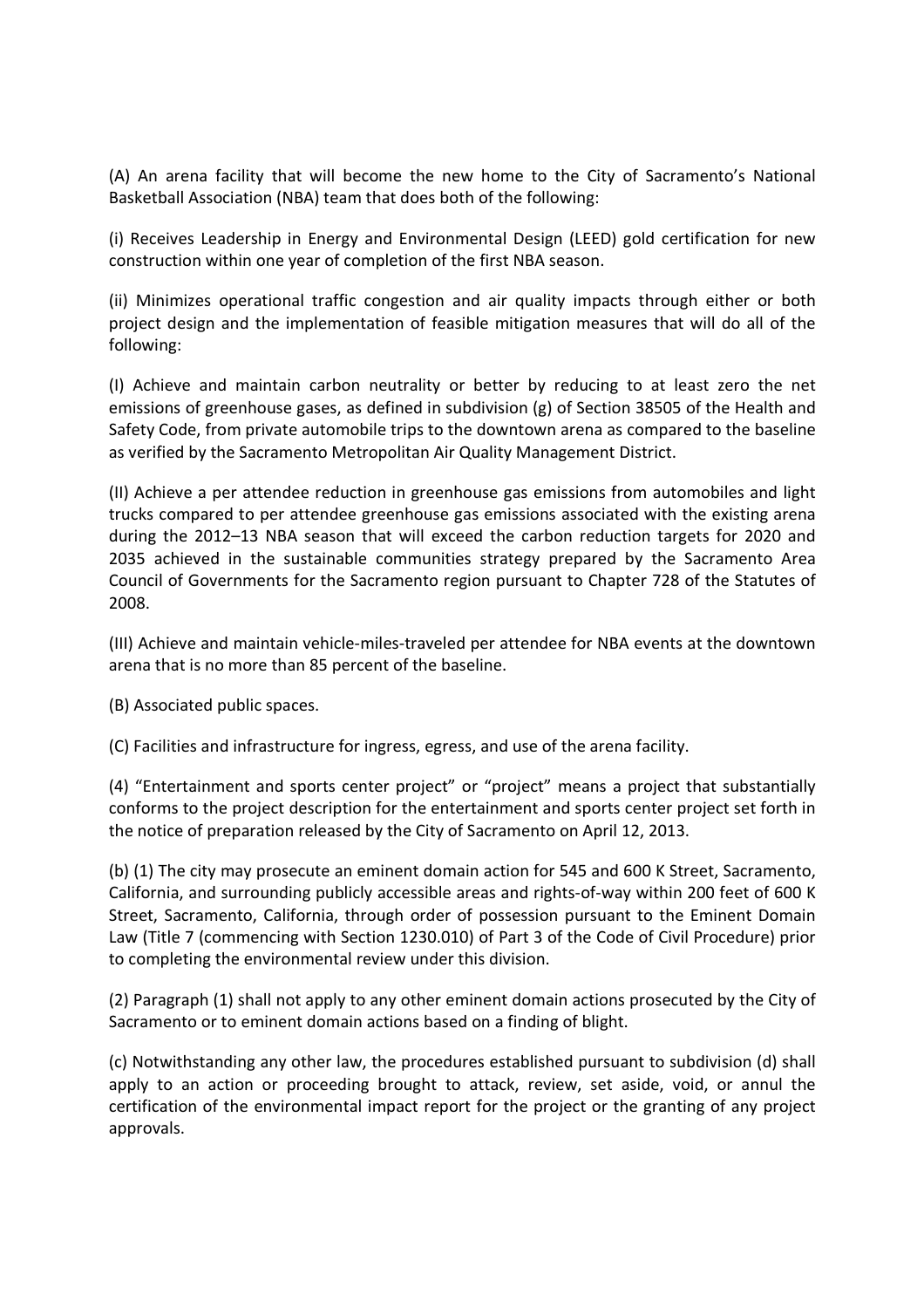(d) On or before July 1, 2014, the Judicial Council shall adopt a rule of court to establish procedures applicable to actions or proceedings brought to attack, review, set aside, void, or annul the certification of the environmental impact report for the project or the granting of any project approvals that require the actions or proceedings, including any potential appeals therefrom, be resolved, to the extent feasible, within 270 days of certification of the record of proceedings pursuant to subdivision (f).

(e) (1) The draft and final environmental impact report shall include a notice in not less than 12 point type stating the following:

THIS EIR IS SUBJECT TO SECTION 21168.6.6 OF THE PUBLIC RESOURCES CODE, WHICH PROVIDES, AMONG OTHER THINGS, THAT THE LEAD AGENCY NEED NOT CONSIDER CERTAIN COMMENTS FILED AFTER THE CLOSE OF THE PUBLIC COMMENT PERIOD FOR THE DRAFT EIR. ANY JUDICIAL ACTION CHALLENGING THE CERTIFICATION OF THE EIR OR THE APPROVAL OF THE PROJECT DESCRIBED IN THE EIR IS SUBJECT TO THE PROCEDURES SET FORTH IN SECTION 21168.6.6 OF THE PUBLIC RESOURCES CODE. A COPY OF SECTION 21168.6.6 OF THE PUBLIC RESOURCES CODE IS INCLUDED IN THE APPENDIX TO THIS EIR.

(2) The draft environmental impact report and final environmental impact report shall contain, as an appendix, the full text of this section.

(3) Within 10 days after the release of the draft environmental impact report, the lead agency shall conduct an informational workshop to inform the public of the key analyses and conclusions of that report.

(4) Within 10 days before the close of the public comment period, the lead agency shall hold a public hearing to receive testimony on the draft environmental impact report. A transcript of the hearing shall be included as an appendix to the final environmental impact report.

(5) (A) Within five days following the close of the public comment period, a commenter on the draft environmental impact report may submit to the lead agency a written request for nonbinding mediation. The lead agency and applicant shall participate in nonbinding mediation with all commenters who submitted timely comments on the draft environmental impact report and who requested the mediation. Mediation conducted pursuant to this paragraph shall end no later than 35 days after the close of the public comment period.

(B) A request for mediation shall identify all areas of dispute raised in the comment submitted by the commenter that are to be mediated.

(C) The lead agency shall select one or more mediators who shall be retired judges or recognized experts with at least five years experience in land use and environmental law or science, or mediation. The applicant shall bear the costs of mediation.

(D) A mediation session shall be conducted on each area of dispute with the parties requesting mediation on that area of dispute.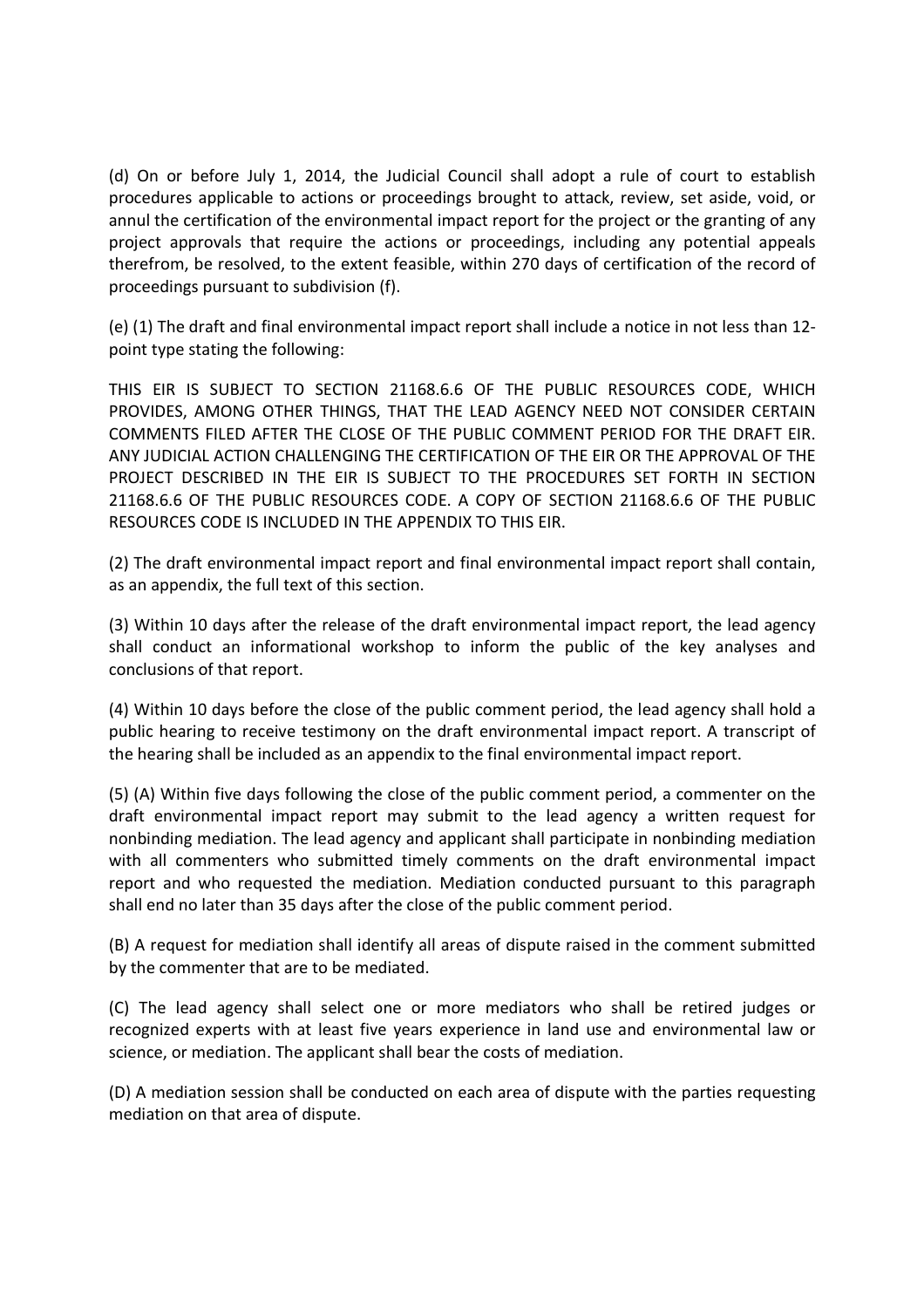(E) The lead agency shall adopt, as a condition of approval, any measures agreed upon by the lead agency, the applicant, and any commenter who requested mediation. A commenter who agrees to a measure pursuant to this subparagraph shall not raise the issue addressed by that measure as a basis for an action or proceeding challenging the lead agency's decision to certify the environmental impact report or to grant one or more initial project approvals.

(6) The lead agency need not consider written comments submitted after the close of the public comment period, unless those comments address any of the following:

(A) New issues raised in the response to comments by the lead agency.

(B) New information released by the public agency subsequent to the release of the draft environmental impact report, such as new information set forth or embodied in a staff report, proposed permit, proposed resolution, ordinance, or similar documents.

(C) Changes made to the project after the close of the public comment period.

(D) Proposed conditions for approval, mitigation measures, or proposed findings required by Section 21081 or a proposed reporting and monitoring program required by paragraph (1) of subdivision (a) of Section 21081.6, where the lead agency releases those documents subsequent to the release of the draft environmental impact report.

(E) New information that was not reasonably known and could not have been reasonably known during the public comment period.

(7) The lead agency shall file the notice required by subdivision (a) of Section 21152 within five days after the last initial project approval.

(f) (1) The lead agency shall prepare and certify the record of the proceedings in accordance with this subdivision and in accordance with Rule 3.1365 of the California Rules of Court. The applicant shall pay the lead agency for all costs of preparing and certifying the record of proceedings.

(2) No later than three business days following the date of the release of the draft environmental impact report, the lead agency shall make available to the public in a readily accessible electronic format the draft environmental impact report and all other documents submitted to or relied on by the lead agency in the preparation of the draft environmental impact report. A document prepared by the lead agency or submitted by the applicant after the date of the release of the draft environmental impact report that is a part of the record of the proceedings shall be made available to the public in a readily accessible electronic format within five business days after the document is prepared or received by the lead agency.

(3) Notwithstanding paragraph (2), documents submitted to or relied on by the lead agency that were not prepared specifically for the project and are copyright protected are not required to be made readily accessible in an electronic format. For those copyright protected documents, the lead agency shall make an index of these documents available in an electronic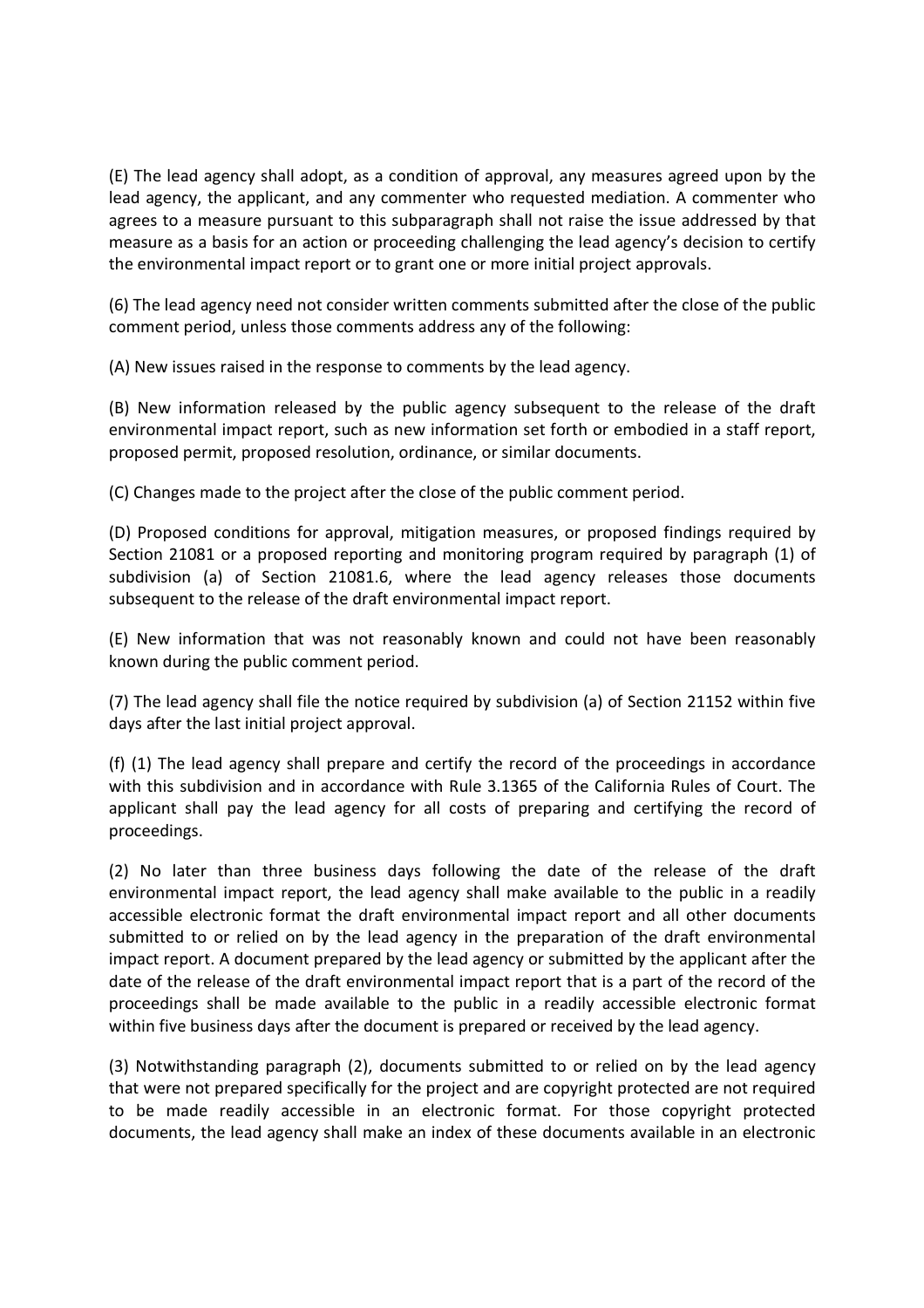format no later than the date of the release of the draft environmental impact report, or within five business days if the document is received or relied on by the lead agency after the release of the draft environmental impact report. The index must specify the libraries or lead agency offices in which hardcopies of the copyrighted materials are available for public review.

(4) The lead agency shall encourage written comments on the project to be submitted in a readily accessible electronic format, and shall make any such comment available to the public in a readily accessible electronic format within five days of its receipt.

(5) Within seven business days after the receipt of any comment that is not in an electronic format, the lead agency shall convert that comment into a readily accessible electronic format and make it available to the public in that format.

(6) The lead agency shall indicate in the record of the proceedings comments received that were not considered by the lead agency pursuant to paragraph (6) of subdivision (e) and need not include the content of the comments as a part of the record.

(7) Within five days after the filing of the notice required by subdivision (a) of Section 21152, the lead agency shall certify the record of the proceedings for the approval or determination and shall provide an electronic copy of the record to a party that has submitted a written request for a copy. The lead agency may charge and collect a reasonable fee from a party requesting a copy of the record for the electronic copy, which shall not exceed the reasonable cost of reproducing that copy.

(8) Within 10 days after being served with a complaint or a petition for a writ of mandate, the lead agency shall lodge a copy of the certified record of proceedings with the superior court.

(9) Any dispute over the content of the record of the proceedings shall be resolved by the superior court. Unless the superior court directs otherwise, a party disputing the content of the record shall file a motion to augment the record at the time it files its initial brief.

(10) The contents of the record of proceedings shall be as set forth in subdivision (e) of Section 21167.6.

(g) (1) As a condition of approval of the project subject to this section, the lead agency shall require the applicant, with respect to any measures specific to the operation of the downtown arena, to implement those measures that will meet the requirements of this division by the end of the first NBA regular season or June of the first NBA regular season, whichever is later, during which an NBA team has played at the downtown arena.

(2) To maximize public health, environmental, and employment benefits, the lead agency shall place the highest priority on feasible measures that will reduce greenhouse gas emissions on the downtown arena site and in the neighboring communities of the downtown arena. Mitigation measures that shall be considered and implemented, if feasible and necessary, to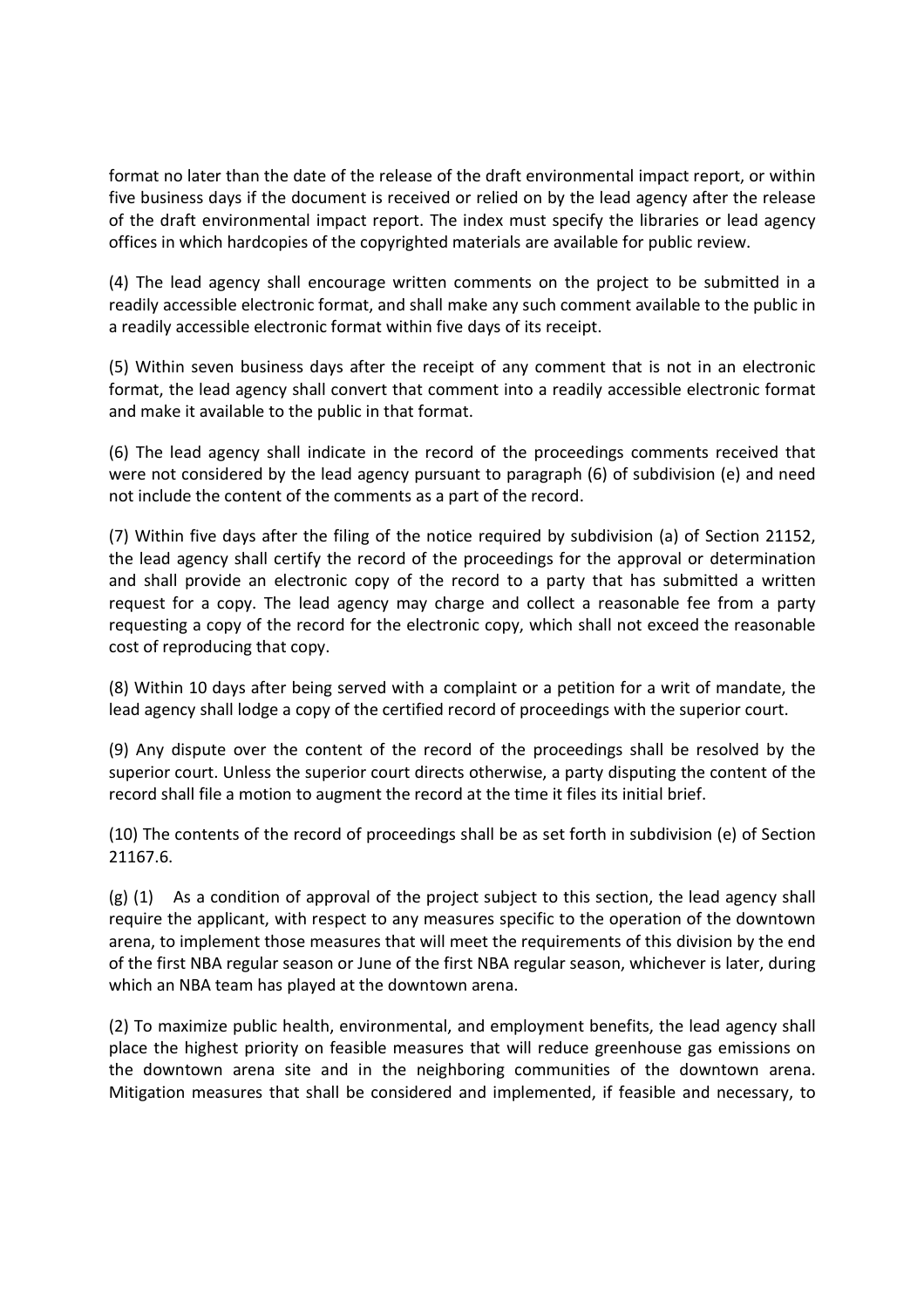achieve the standards set forth in subclauses (I) to (III), inclusive, of clause (ii) of subparagraph (A) of paragraph (3) of subdivision (a), including, but not limited to:

(A) Temporarily expanding the capacity of a public transit line, as needed, to serve downtown arena events.

(B) Providing private charter buses or other similar services, as needed, to serve downtown arena events.

(C) Paying its fair share of the cost of measures that expand the capacity of a public fixed or light rail station that is used by spectators attending downtown arena events.

(3) Offset credits shall be employed by the applicant only after feasible local emission reduction measures have been implemented. The applicant shall, to the extent feasible, place the highest priority on the purchase of offset credits that produce emission reductions within the city or the boundaries of the Sacramento Metropolitan Air Quality Management District.

(h) (1) (A) In granting relief in an action or proceeding brought pursuant to this section, the court shall not stay or enjoin the construction or operation of the downtown arena unless the court finds either of the following:

(i) The continued construction or operation of the downtown arena presents an imminent threat to the public health and safety.

(ii) The downtown arena site contains unforeseen important Native American artifacts or unforeseen important historical, archaeological, or ecological values that would be materially, permanently, and adversely affected by the continued construction or operation of the downtown arena unless the court stays or enjoins the construction or operation of the downtown arena.

(B) If the court finds that clause (i) or (ii) is satisfied, the court shall only enjoin those specific activities associated with the downtown arena that present an imminent threat to public health and safety or that materially, permanently, and adversely affect unforeseen important Native American artifacts or unforeseen important historical, archaeological, or ecological values.

(2) An action or proceeding to attack, set aside, void, or annul a determination, finding, or decision of the lead agency granting a subsequent project approval shall be subject to the requirements of Chapter 6 (commencing with Section 21165).

(3) Where an action or proceeding brought pursuant to this section challenges aspects of the project other than the downtown arena and those portions or specific project activities are severable from the downtown arena, the court may enter an order as to aspects of the project other than the downtown arena that includes one or more of the remedies set forth in Section 21168.9.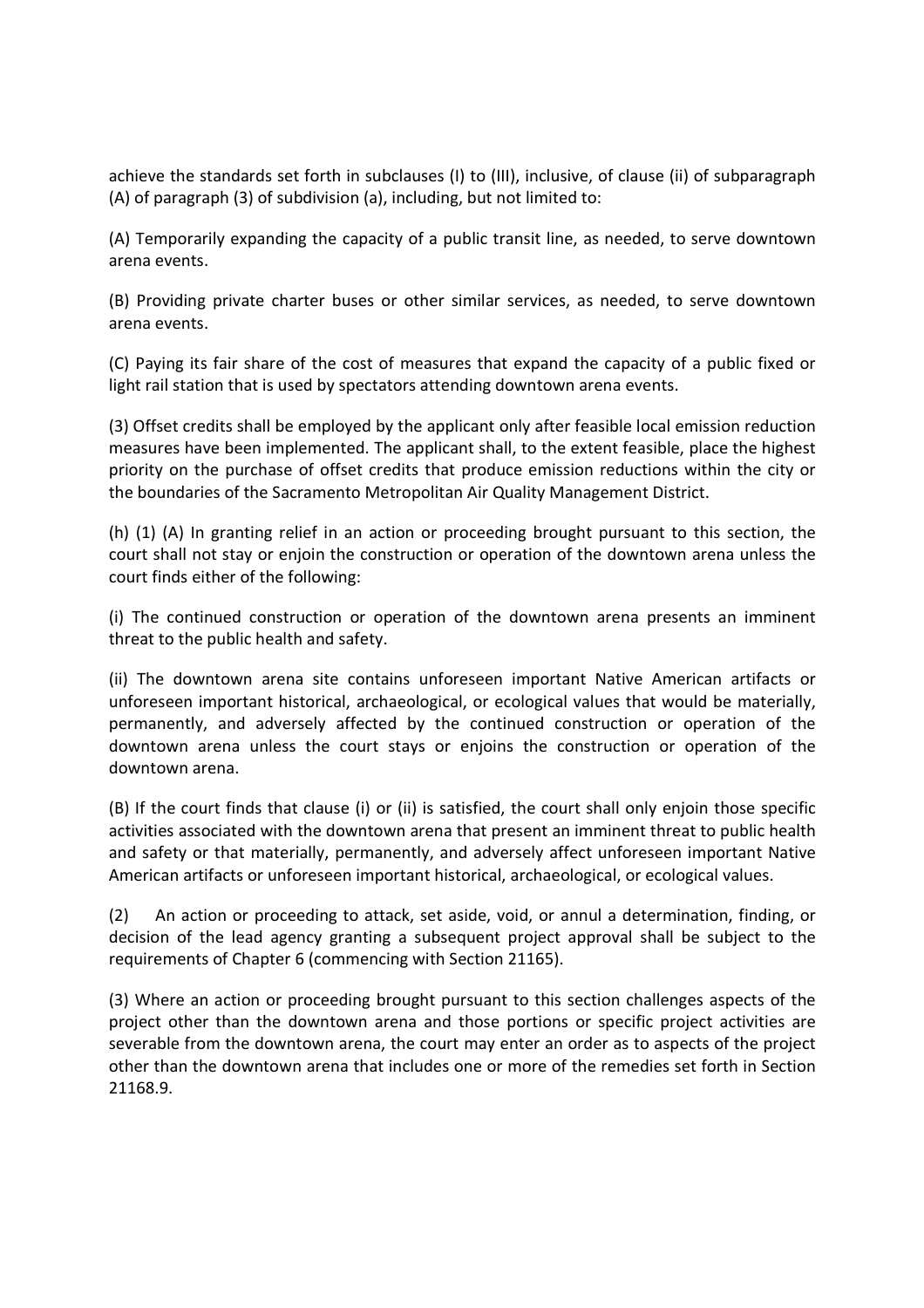(i) The provisions of this section are severable. If any provision of this section or its application is held invalid, that invalidity shall not affect other provisions or applications that can be given effect without the invalid provision or application.

(j) (1) This section does not apply to the project and shall become inoperative on the date of the release of the draft environmental impact report and is repealed on January 1 of the following year, if the applicant fails to notify the lead agency prior to the release of the draft environmental impact report for public comment that the applicant is electing to proceed pursuant to this section.

(2) The lead agency shall notify the Secretary of State if the applicant fails to notify the lead agency of its election to proceed pursuant to this section.

**SEC. 8.** Section 21181 of the Public Resources Code is amended to read:

21181. This chapter does not apply to a project if the Governor does not certify a project as an environmental leadership development project eligible for streamlining provided pursuant to this chapter prior to January 1, 2016.

**SEC. 9.** Section 21183 of the Public Resources Code is amended to read:

21183. The Governor may certify a leadership project for streamlining pursuant to this chapter if all the following conditions are met:

(a) The project will result in a minimum investment of one hundred million dollars (\$100,000,000) in California upon completion of construction.

(b) The project creates high-wage, highly skilled jobs that pay prevailing wages and living wages and provide construction jobs and permanent jobs for Californians, and helps reduce unemployment. For purposes of this subdivision, "jobs that pay prevailing wages" means that all construction workers employed in the execution of the project will receive at least the general prevailing rate of per diem wages for the type of work and geographic area, as determined by the Director of Industrial Relations pursuant to Sections 1773 and 1773.9 of the Labor Code. If the project is certified for streamlining, the project applicant shall include this requirement in all contracts for the performance of the work.

(c) The project does not result in any net additional emission of greenhouse gases, including greenhouse gas emissions from employee transportation, as determined by the State Air Resources Board pursuant to Division 25.5 (commencing with Section 38500) of the Health and Safety Code.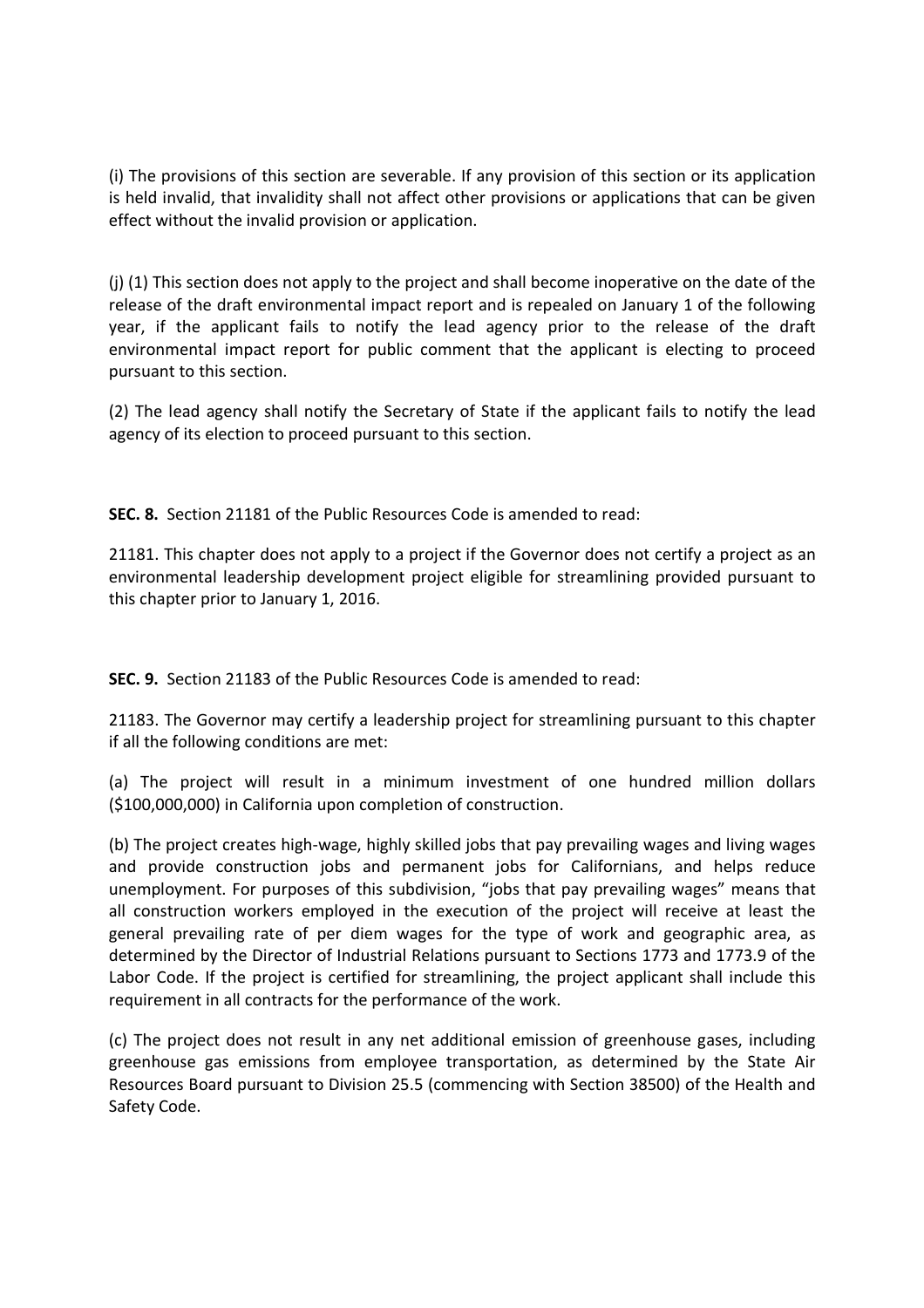(d) The project applicant has entered into a binding and enforceable agreement that all mitigation measures required pursuant to this division to certify the project under this chapter shall be conditions of approval of the project, and those conditions will be fully enforceable by the lead agency or another agency designated by the lead agency. In the case of environmental mitigation measures, the applicant agrees, as an ongoing obligation, that those measures will be monitored and enforced by the lead agency for the life of the obligation.

(e) The project applicant agrees to pay the costs of the Court of Appeal in hearing and deciding any case, including payment of the costs for the appointment of a special master if deemed appropriate by the court, in a form and manner specified by the Judicial Council, as provided in the Rules of Court adopted by the Judicial Council pursuant to subdivision (f) of Section 21185.

(f) The project applicant agrees to pay the costs of preparing the administrative record for the project concurrent with review and consideration of the project pursuant to this division, in a form and manner specified by the lead agency for the project.

**SEC. 10.** Section 21185 of the Public Resources Code is repealed.

**SEC. 11.** Section 21185 is added to the Public Resources Code, to read:

21185. On or before July 1, 2014, the Judicial Council shall adopt a rule of court to establish procedures applicable to actions or proceedings brought to attack, review, set aside, void, or annul the certification of the environmental impact report for an environmental leadership development project certified by the Governor pursuant to this chapter or the granting of any project approvals that require the actions or proceedings, including any potential appeals therefrom, be resolved, within 270 days of certification of the record of proceedings pursuant to Section 21186.

**SEC. 12.** Section 21186 of the Public Resources Code is amended to read:

21186. Notwithstanding any other law, the preparation and certification of the administrative record for a leadership project certified by the Governor shall be performed in the following manner:

(a) The lead agency for the project shall prepare the administrative record pursuant to this division concurrently with the administrative process.

(b) All documents and other materials placed in the administrative record shall be posted on, and be downloadable from, an Internet Web site maintained by the lead agency commencing with the date of the release of the draft environmental impact report.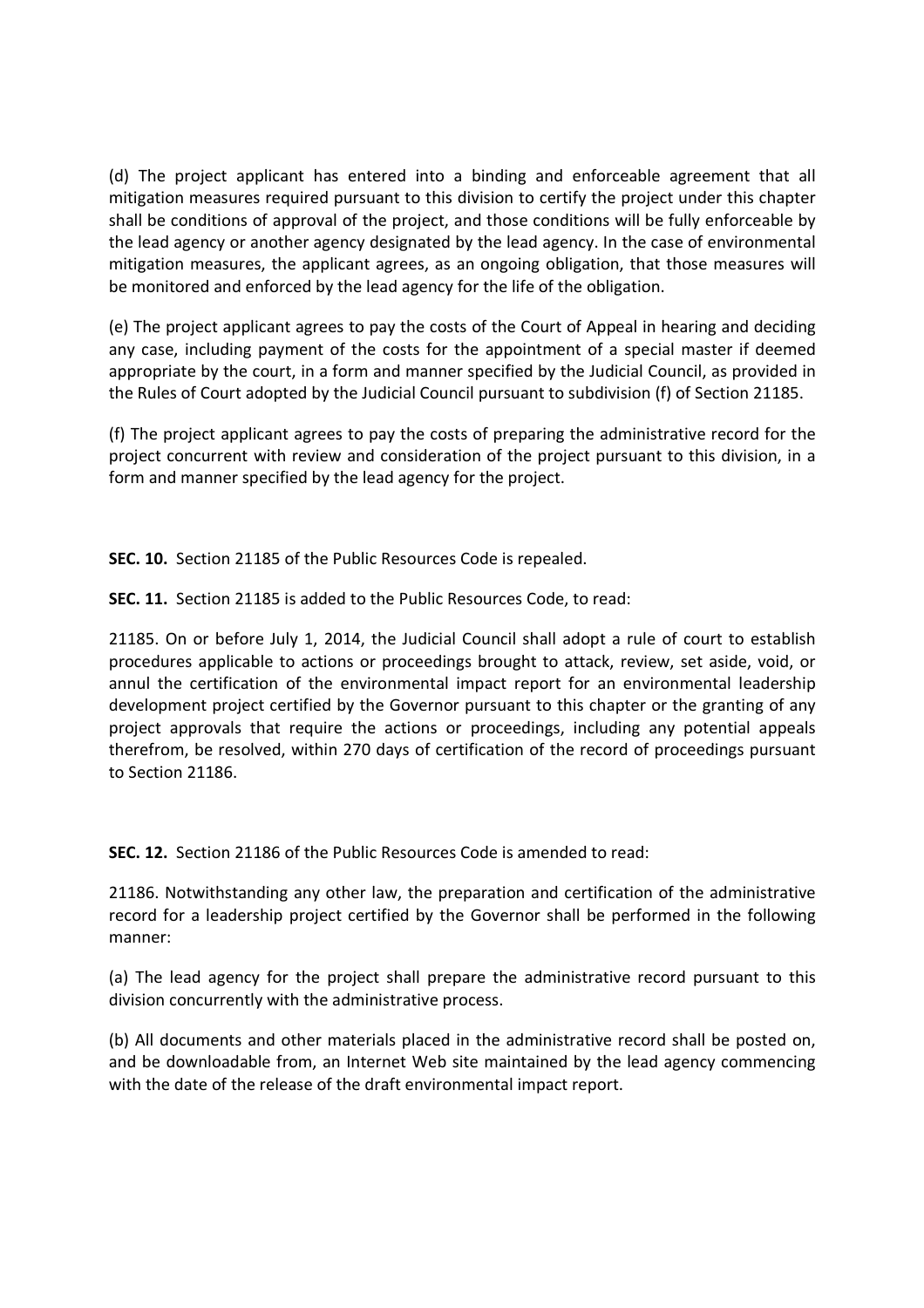(c) The lead agency shall make available to the public in a readily accessible electronic format the draft environmental impact report and all other documents submitted to, or relied on by, the lead agency in the preparation of the draft environmental impact report.

(d) A document prepared by the lead agency or submitted by the applicant after the date of the release of the draft environmental impact report that is a part of the record of the proceedings shall be made available to the public in a readily accessible electronic format within five business days after the document is released or received by the lead agency.

(e) The lead agency shall encourage written comments on the project to be submitted in a readily accessible electronic format, and shall make any comment available to the public in a readily accessible electronic format within five days of its receipt.

(f) Within seven business days after the receipt of any comment that is not in an electronic format, the lead agency shall convert that comment into a readily accessible electronic format and make it available to the public in that format.

(g) Notwithstanding paragraphs (b) to (f), inclusive, documents submitted to or relied on by the lead agency that were not prepared specifically for the project and are copyright protected are not required to be made readily accessible in an electronic format. For those copyrightprotected documents, the lead agency shall make an index of these documents available in an electronic format no later than the date of the release of the draft environmental impact report, or within five business days if the document is received or relied on by the lead agency after the release of the draft environmental impact report. The index must specify the libraries or lead agency offices in which hardcopies of the copyrighted materials are available for public review.

(h) The lead agency shall certify the final administrative record within five days of its approval of the project.

(i) Any dispute arising from the administrative record shall be resolved by the superior court. Unless the superior court directs otherwise, a party disputing the content of the record shall file a motion to augment the record at the time it files its initial brief.

(j) The contents of the record of proceedings shall be as set forth in subdivision (e) of Section 21167.6.

**SEC. 13.** Section 21187 of the Public Resources Code is amended to read:

21187. Within 10 days of the Governor certifying an environmental leadership development project pursuant to this section, the lead agency shall, at the applicant's expense, issue a public notice in no less than 12-point type stating the following: